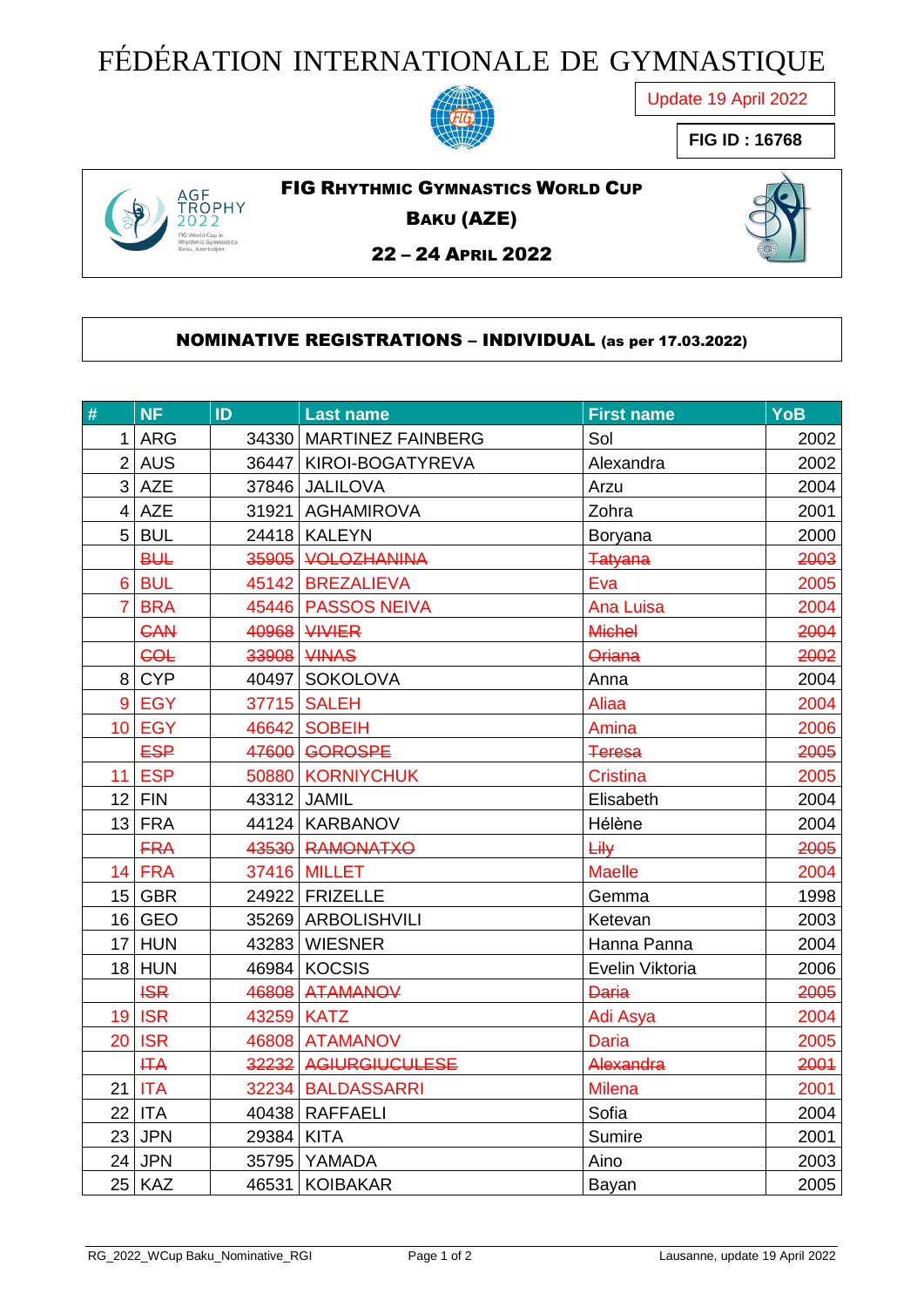|                 | 26 KAZ        |          | 46214 TANIYEVA      | Elzhana            | 2005 |
|-----------------|---------------|----------|---------------------|--------------------|------|
| 27 I            | <b>KGZ</b>    |          | 34991   IZABEKOVA   | Aisha              | 2003 |
|                 | $28$ LAT      |          | 35325 MURIKOVA      | Anna               | 2003 |
| 29              | LAT           |          | 45496   POLSTJANAJA | Jelizaveta         | 2003 |
|                 | <b>MAS</b>    | 44272    | H                   | Yun Jo             | 2005 |
|                 | <b>30 MAS</b> | 44274 NG |                     | <b>Joe Ee</b>      | 2005 |
|                 | 31 MAS        |          | 23148 AMZAN         | Izzah              | 2000 |
|                 | <b>MGL</b>    |          | 28717 KHASHBAT      | Undram             | 2001 |
| 32 <sub>1</sub> | <b>MGL</b>    | 47867    | <b>GANZORIG</b>     | Gunchinmaa         | 2006 |
|                 | <b>NOR</b>    |          | 35045 JUUL MOELLER  | Josephine Nordstad | 2003 |
|                 | $33$ NZL      |          | 36289 HOPMAN        | Havana             | 2003 |
| 34 <sub>1</sub> | <b>POL</b>    |          | 37845 ROSZATYCKA    | Malgorzata         | 2003 |
|                 | <b>35 POL</b> |          | 48254 HEICHEL       | <b>Emilia</b>      | 2006 |
|                 | 36 POR        |          | 35086 ARAUJO        | <b>Rita</b>        | 2003 |
|                 | <b>ROU</b>    |          | 25083 VERDES        | Andreea            | 2000 |
|                 | <b>ROU</b>    | 44560    | <b>DRAGAN</b>       | Annaliese          | 2005 |
|                 | $37$ SLO      |          | 18089 VEDENEEVA     | Ekaterina          | 1994 |
|                 | <b>38 SVK</b> | 46972    | <b>DZUROSKOVA</b>   | <b>Nina</b>        | 2006 |
|                 | $39$ TUR      |          | 32339 TUNCEL        | Kamelya            | 2002 |
|                 | <b>UKR</b>    | 35597    | <b>ONOPRIIENKO</b>  | <b>Viktorija</b>   | 2003 |
|                 | <b>UKR</b>    |          | <b>44617 KARIKA</b> | Polina             | 2005 |
|                 | <b>USA</b>    |          | 21027 ZENG          | Laura              | 1999 |
| 40              | <b>USA</b>    |          | 34794 MIZUNO        | Lili               | 2001 |
| 41              | <b>USA</b>    |          | 31998 GRISKENAS     | <b>Evita</b>       | 2000 |
|                 | <b>UZB</b>    |          | 23538 TASHKENBAEVA  | Sabina             | 2000 |
|                 | 42 UZB        |          | 40556   IKROMOVA    | <b>Takhmina</b>    | 2004 |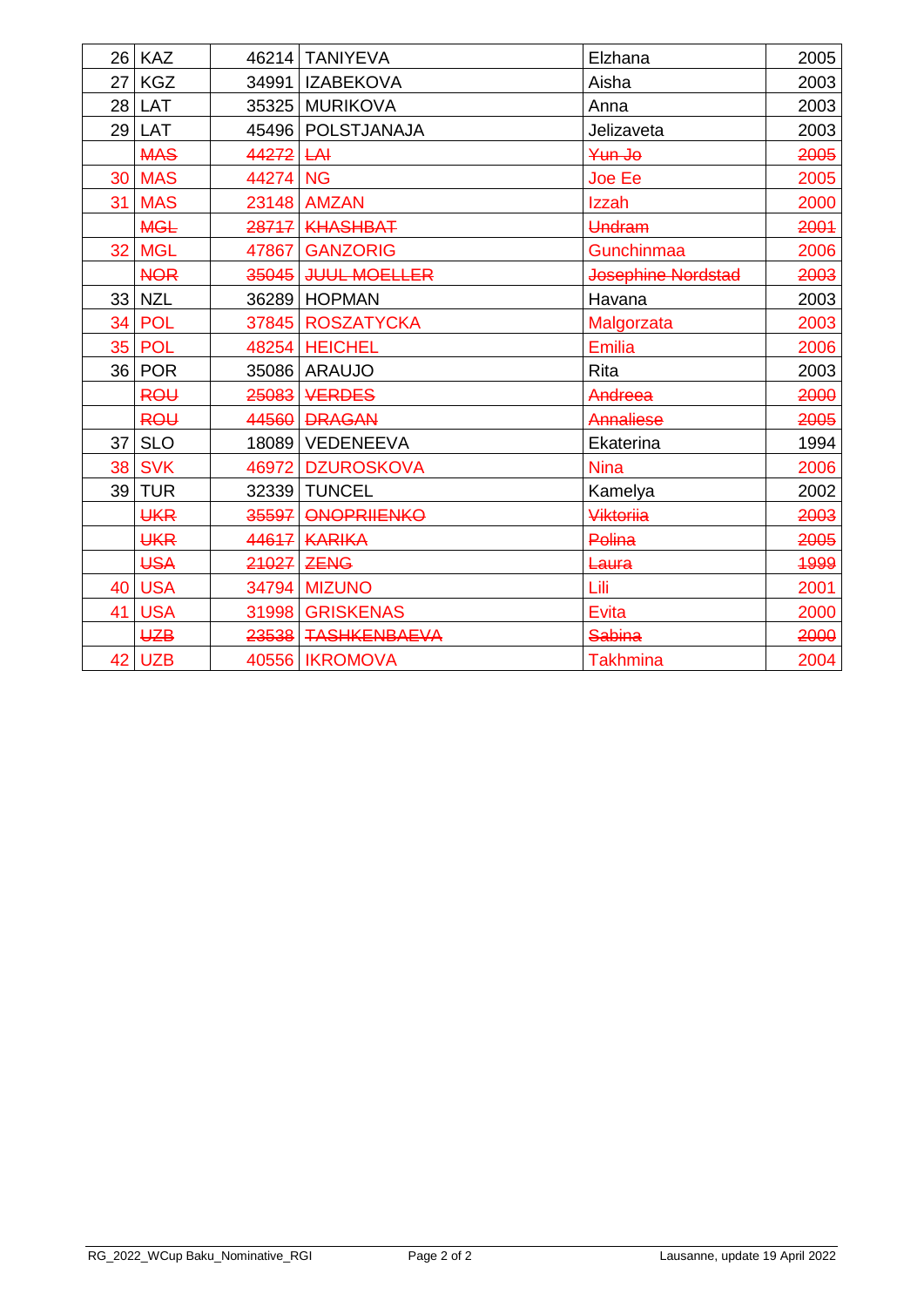## FÉDÉRATION INTERNATIONALE DE GYMNASTIQUE



Update 20 April 2022

**FIG ID : 16768**

# .GF –<br>ЭРНҮ

FIG RHYTHMIC GYMNASTICS WORLD CUP BAKU (AZE)

22 – 24 APRIL 2022

#### NOMINATIVE REGISTRATIONS – GROUP (as per 17.03.2022)

|                |            |           |                       |                   |            | 5 <sup>5</sup> | $3+2$          |
|----------------|------------|-----------|-----------------------|-------------------|------------|----------------|----------------|
| #              | <b>NF</b>  | ID        | <b>Last name</b>      | <b>First name</b> | <b>YoB</b> |                |                |
| $\mathbf{1}$   | <b>AZE</b> |           | 34694   AGHALARZADE   | Gullu             | 2003       | 1              | $\mathbf{1}$   |
|                | <b>AZE</b> |           | 37876   ALIMURADOVA   | Laman             | 2004       | $\mathbf{1}$   | $\mathbf{1}$   |
|                | <b>AZE</b> |           | 49852 ALIYEVA         | Kamilla           | 2006       | $\mathbf{1}$   |                |
|                | <b>AZE</b> |           | 21986 HUMMATOVA       | Zeynab            | 1999       |                | $\mathbf{1}$   |
|                | <b>AZE</b> |           | 32455 LUZAN           | Yelyzaveta        | 2003       | $\mathbf{1}$   | $\mathbf{1}$   |
|                | <b>AZE</b> |           | 30155   SOROKINA      | Darya             | 2002       | 1              | $\mathbf{1}$   |
| $\overline{2}$ | <b>ESP</b> |           | 46694 BERGUA NAVALES  | Ines              | 2004       | 1              | $\mathbf{1}$   |
|                | <b>ESP</b> |           | 32272 GAYAN           | Ana               | 2000       | $\mathbf{1}$   |                |
|                | <b>ESP</b> |           | 46695 MARQUEZ         | Valeria           | 2004       | $\overline{1}$ | $\overline{+}$ |
|                | <b>ESP</b> |           | 46691 ARNAU           | Ana               | 2005       | $\overline{1}$ | $\overline{1}$ |
|                | <b>ESP</b> |           | 48517 MARTINEZ        | Mireia            | 2005       | $\mathbf{1}$   | $\mathbf{1}$   |
|                | <b>ESP</b> |           | 46692 MENDEZ GONZALEZ | Uma               | 2004       |                | $\overline{+}$ |
|                | <b>ESP</b> | 47597     | <b>SOLAUN</b>         | <b>Salma</b>      | 2005       |                | $\overline{1}$ |
|                | <b>ESP</b> |           | 46693 PEREZ FOS       | <b>Patricia</b>   | 2004       | $\overline{1}$ | $\overline{1}$ |
|                | <b>ESP</b> |           | 48520 FERNANDEZ       | <b>Marta</b>      | 2006       | $\overline{1}$ | $\overline{1}$ |
| 3              | <b>EST</b> |           | 46688 KITAEVA         | Polina            | 2004       | $\mathbf{1}$   | $\mathbf{1}$   |
|                | <b>EST</b> |           | 44074 KORBELAINEN     | <b>Mirtel</b>     | 2005       |                | $\mathbf{1}$   |
|                | <b>EST</b> |           | 35176 NAPTAL          | Evelin            | 2003       | $\mathbf{1}$   | $\mathbf{1}$   |
|                | <b>EST</b> | 54465 OJA |                       | Kiara             | 2005       | $\mathbf{1}$   | $\mathbf{1}$   |
|                | <b>EST</b> |           | 31847   OKAMANCHUK    | Arina             | 2002       | $\mathbf{1}$   | $\mathbf{1}$   |
|                | <b>EST</b> |           | 35024 VESSELOVA       | Alina             | 2003       | $\mathbf{1}$   |                |
| $\overline{4}$ | <b>FIN</b> |           | 46488 HEIKKILAE       | Saana             | 2004       |                | $\mathbf{1}$   |
|                | <b>FIN</b> |           | 35170 JOHANSSON       | Assi              | 2002       | 1              | $\mathbf{1}$   |
|                | <b>FIN</b> |           | 46588 JOKINEN         | Vera              | 2005       | $\mathbf{1}$   | $\mathbf{1}$   |
|                | <b>FIN</b> |           | 32212 NAEREVAARA      | Milja             | 2001       | $\mathbf{1}$   |                |
|                | <b>FIN</b> |           | 55130 RAESAENEN       | Erika             | 2004       | $\mathbf{1}$   | $\mathbf{1}$   |
|                | <b>FIN</b> |           | 40704 SIPILAE         | Viliina           | 2004       | $\mathbf{1}$   | $\mathbf{1}$   |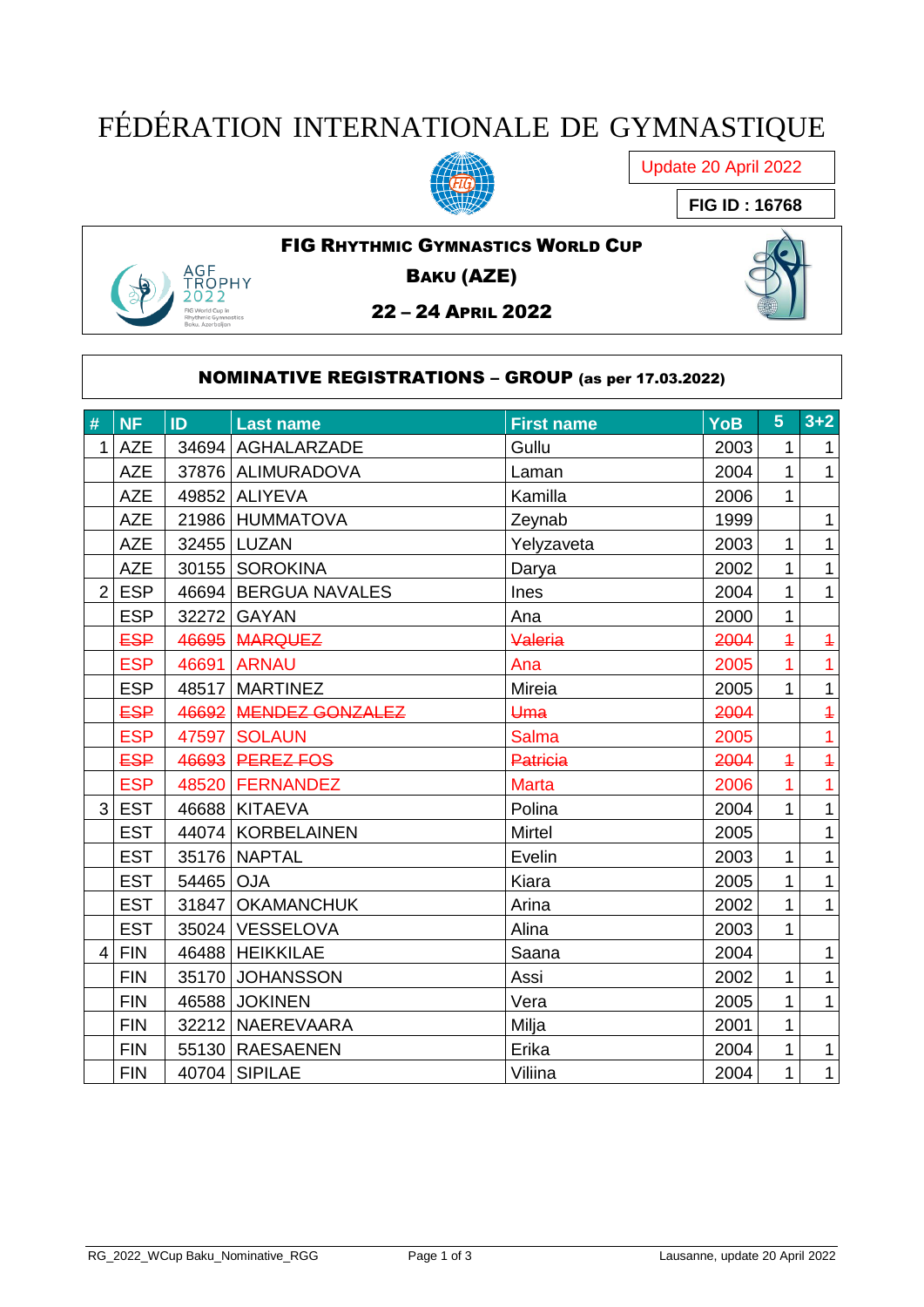| 5               | <b>GEO</b> |               | 32307 KUPUNIA         | <b>Mariam</b>         | 2002 | $\mathbf{1}$   | $\mathbf{1}$   |
|-----------------|------------|---------------|-----------------------|-----------------------|------|----------------|----------------|
|                 | <b>GEO</b> |               | 47166 BAKURADZE       | Gvantsa               | 2006 |                | $\overline{1}$ |
|                 | <b>GEO</b> |               | 43785 BEJIASHVILI     | Ana                   | 2005 | 1              | $\mathbf{1}$   |
|                 | <b>GEO</b> |               | 55351 ODIKADZE        | <b>Elizabeth Anna</b> |      |                |                |
|                 | <b>GEO</b> |               | 50035 RAGIMOVA        | <b>Daria</b>          | 2003 | 1              | $\overline{1}$ |
|                 | <b>GEO</b> |               | 52454 TSKHOMARIA      | <b>Mariam</b>         | 2006 |                | $\mathbf{1}$   |
| 6               | <b>GER</b> |               | 32620 KOEHN           | Nathalie              | 2000 | 1              | $\mathbf{1}$   |
|                 | <b>GER</b> | 32677         | <b>KOSAN</b>          | Anja                  | 2002 | $\mathbf{1}$   |                |
|                 | <b>GER</b> |               | 37482 KROMM           | Daniella              | 2004 | 1              | 1              |
|                 | <b>GER</b> |               | 43087   OGANESYAN     | Alina                 | 2004 | 1              | $\mathbf{1}$   |
|                 | <b>GER</b> |               | 46330 SCHOENING       | Francine              | 2005 | 1              | $\mathbf{1}$   |
|                 | <b>GER</b> |               | 37372 SCHUPP          | Lillie                | 2002 |                | $\mathbf{1}$   |
| $\overline{7}$  | <b>ISR</b> |               | 38247 PARITZKI        | Romi                  | 2004 | 1              | $\mathbf{1}$   |
|                 | <b>ISR</b> |               | 46789 HEDVAT          | Amit                  | 2004 | 1              | $\overline{1}$ |
|                 | <b>ISR</b> |               | 48023 BAKANOV         | Shani                 | 2006 | 1              | $\mathbf{1}$   |
|                 | <b>ISR</b> |               | 38473 SVERTSOV        | <b>Diana</b>          | 2004 | 1              | $\mathbf{1}$   |
|                 | <b>ISR</b> |               | 42868 SHAHAM          | Ofir                  | 2004 | 1              |                |
|                 | <b>ISR</b> |               | 50899 FRIEDMANN       | Adar                  | 2006 |                | $\mathbf{1}$   |
| 8               | <b>ITA</b> |               | 20184 CENTOFANTI      | Martina               | 1998 | 1              | $\mathbf{1}$   |
|                 | <b>ITA</b> |               | 32235 DURANTI         | Agnese                | 2000 | $\mathbf{1}$   | $\mathbf{1}$   |
|                 | <b>ITA</b> |               | 30410   MAURELLI      | Alessia               | 1996 | 1              | 1              |
|                 | <b>ITA</b> |               | 32267   MOGUREAN      | Daniela               | 2001 | 1              | $\mathbf{1}$   |
|                 | <b>ITA</b> |               | 51937 PARIS           | Laura                 | 2002 | 1              |                |
|                 | <b>ITA</b> |               | 38081   SANTANDREA    | Martina               | 1999 |                | $\mathbf{1}$   |
| 9               | <b>JPN</b> |               | 48232   IKUNO         | Fuka                  | 2004 | $\mathbf{1}$   | $\mathbf 1$    |
|                 | <b>JPN</b> | 38510   INAKI |                       | Rinako                | 2003 | 1              | $\mathbf{1}$   |
|                 | <b>JPN</b> |               | 47729 NAKAMURA        | Chihana               | 2005 | $\mathbf{1}$   | $\mathbf{1}$   |
|                 | <b>JPN</b> | 38471         | <b>SUENAGA</b>        | Yuzuki                | 2003 | $\overline{1}$ | $\overline{1}$ |
|                 | <b>JPN</b> |               | 28519 SUZUKI          | Ayuka                 | 1999 | $\mathbf{1}$   | $\mathbf{1}$   |
|                 | <b>JPN</b> |               | 31810 TAKENAKA        | Nanami                | 1998 | 1              | 1              |
| 10 <sup>°</sup> | <b>LAT</b> |               | 43323 ALESKOVSKA      | Alisa                 | 2005 |                | 1              |
|                 | LAT        |               | 50208 FELDMANE        | <b>Patricia</b>       | 2005 | 1              | $\mathbf{1}$   |
|                 | LAT        |               | 38103 JEVSTAFJEVA     | Arina                 | 2004 |                | 1              |
|                 | LAT        |               | 54509 PAVLENKO        | Patricija             | 2006 |                | $\overline{1}$ |
|                 | LAT        |               | 37634 RESETOVA        | Sofja                 | 2004 | 1              |                |
|                 | <b>LAT</b> |               | 37636 FROLONOKA       | Darja                 | 2003 |                | 1              |
| 11              | <b>KAZ</b> |               | 46921   KASSENOVA     | Aruzhan               | 2006 | 1              | $\mathbf{1}$   |
|                 | <b>KAZ</b> |               | 37709 MURATKYZY       | Sagina                | 2003 | 1              | 1              |
|                 | <b>KAZ</b> |               | 43326   MURZAGALIYEVA | Aislu                 | 2004 | 1              | $\mathbf{1}$   |
|                 | <b>KAZ</b> |               | 46533   SHAYAKHMETOVA | Aidana                | 2005 | 1              |                |
|                 | <b>KAZ</b> |               | 50228   SHUKIRBAY     | Assel                 | 2006 |                | $\mathbf 1$    |
|                 | <b>KAZ</b> |               | 37704 ZHOLDINOVA      | Renata                | 2003 | $\mathbf{1}$   | $\mathbf{1}$   |